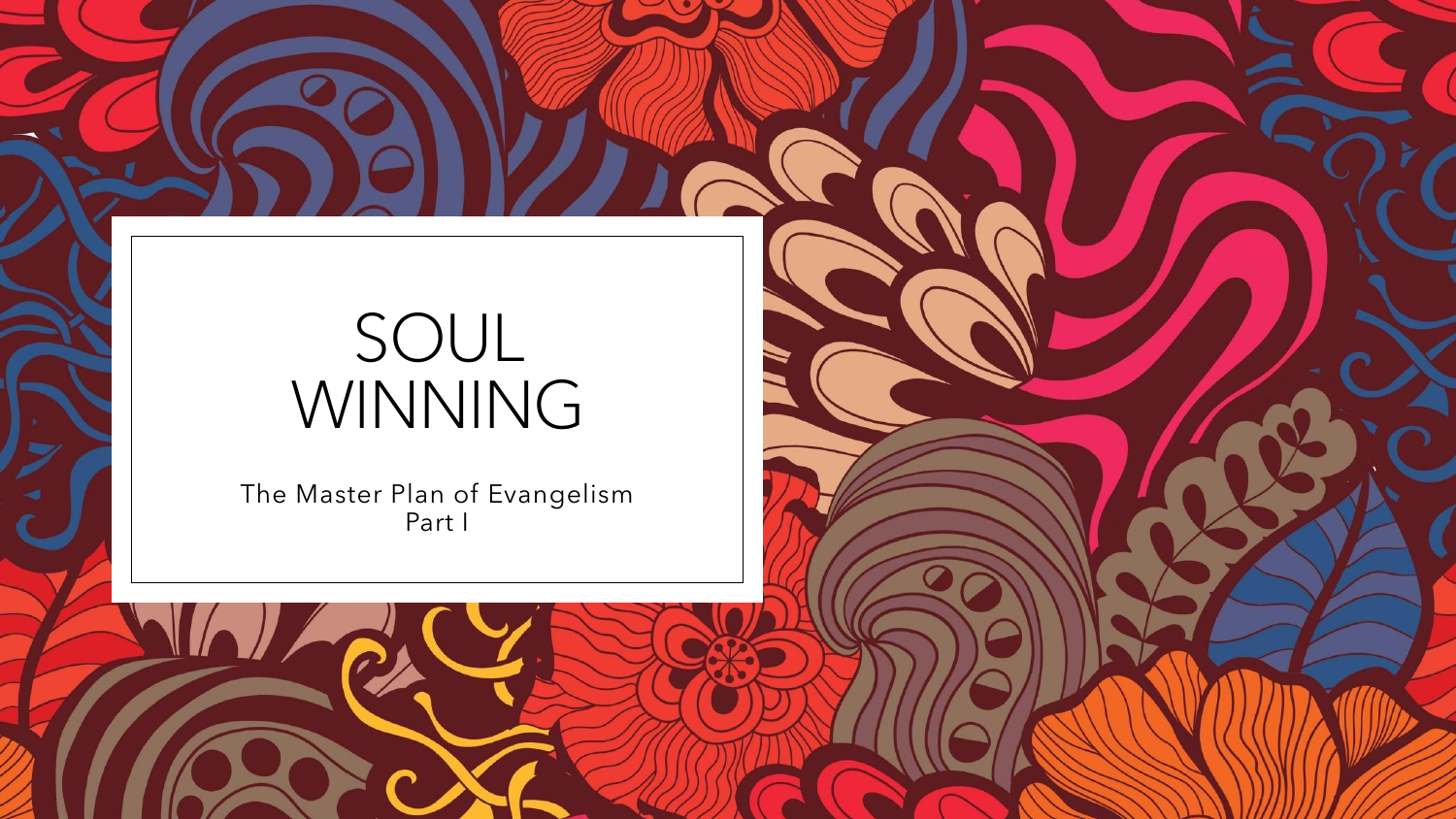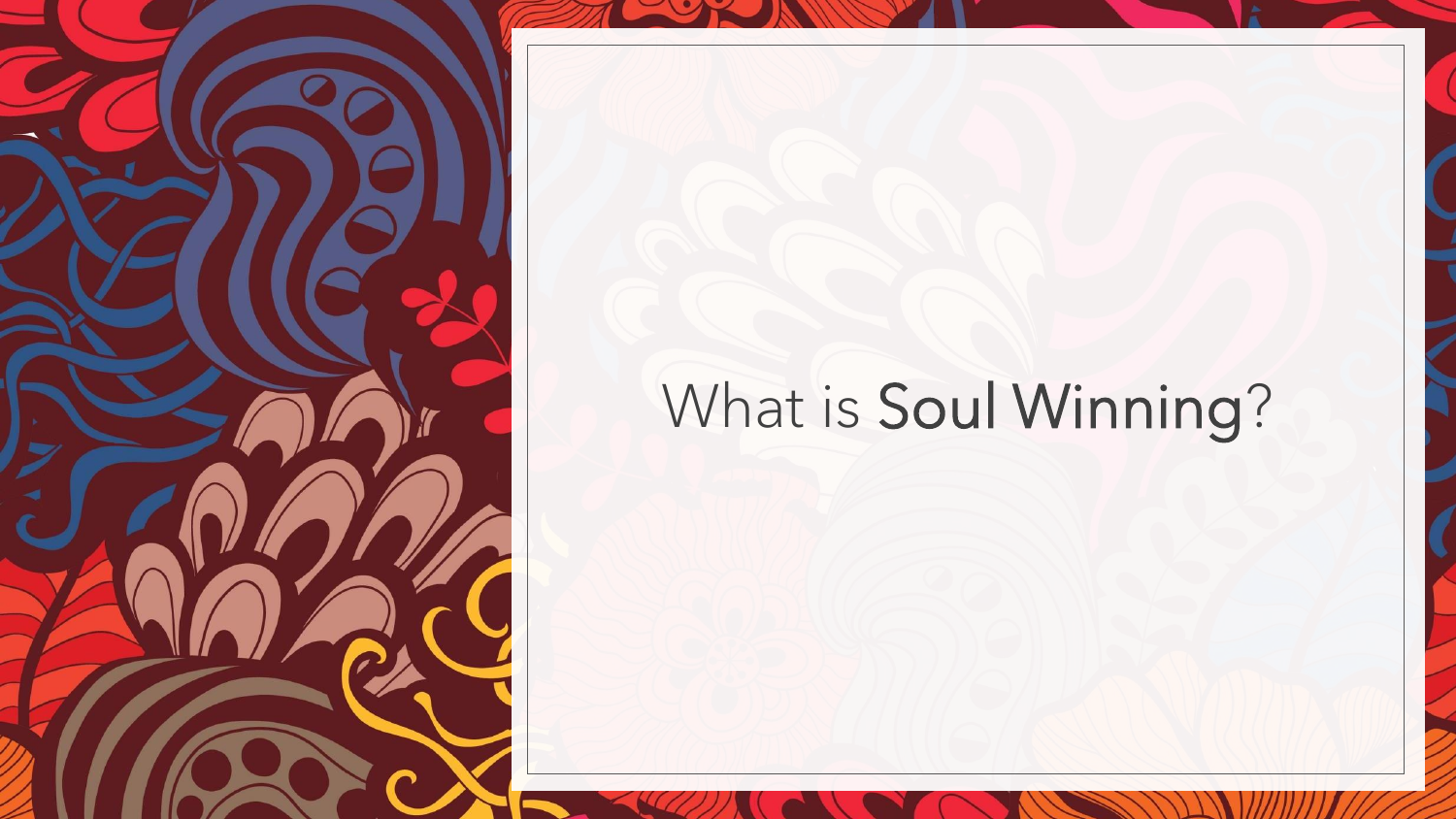LEADING A PERSON TO BECOME A FOLLOWER OF CHRIST WHO STANDS ON THEIR OWN FIRM FOUNDATION OF RELATIONSHIP AND SERVICE.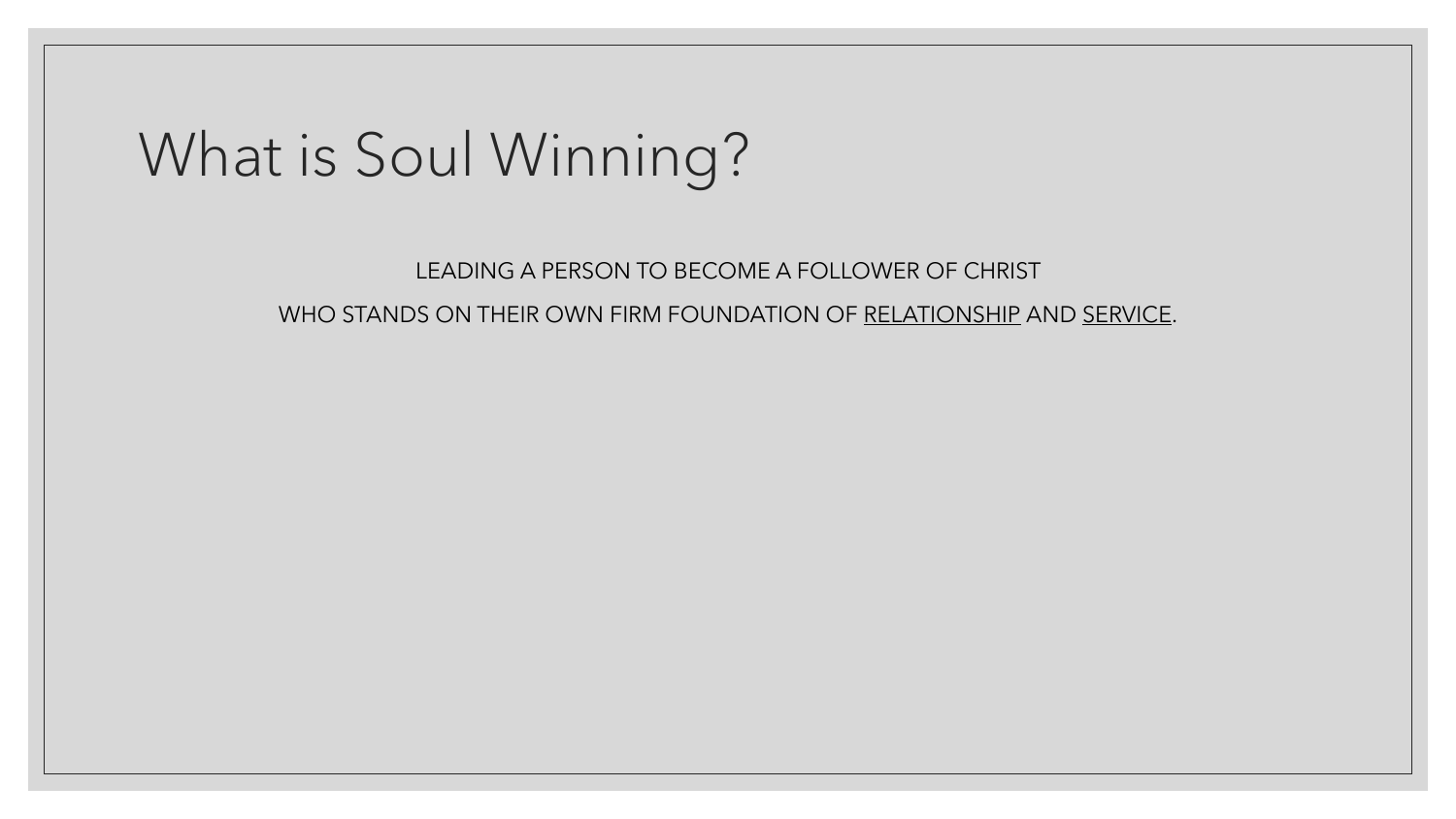#### LEADING A PERSON TO BECOME A FOLLOWER OF CHRIST WHO STANDS ON THEIR OWN FIRM FOUNDATION OF RELATIONSHIP AND SERVICE.

#### **Relationship**

with Christ and people.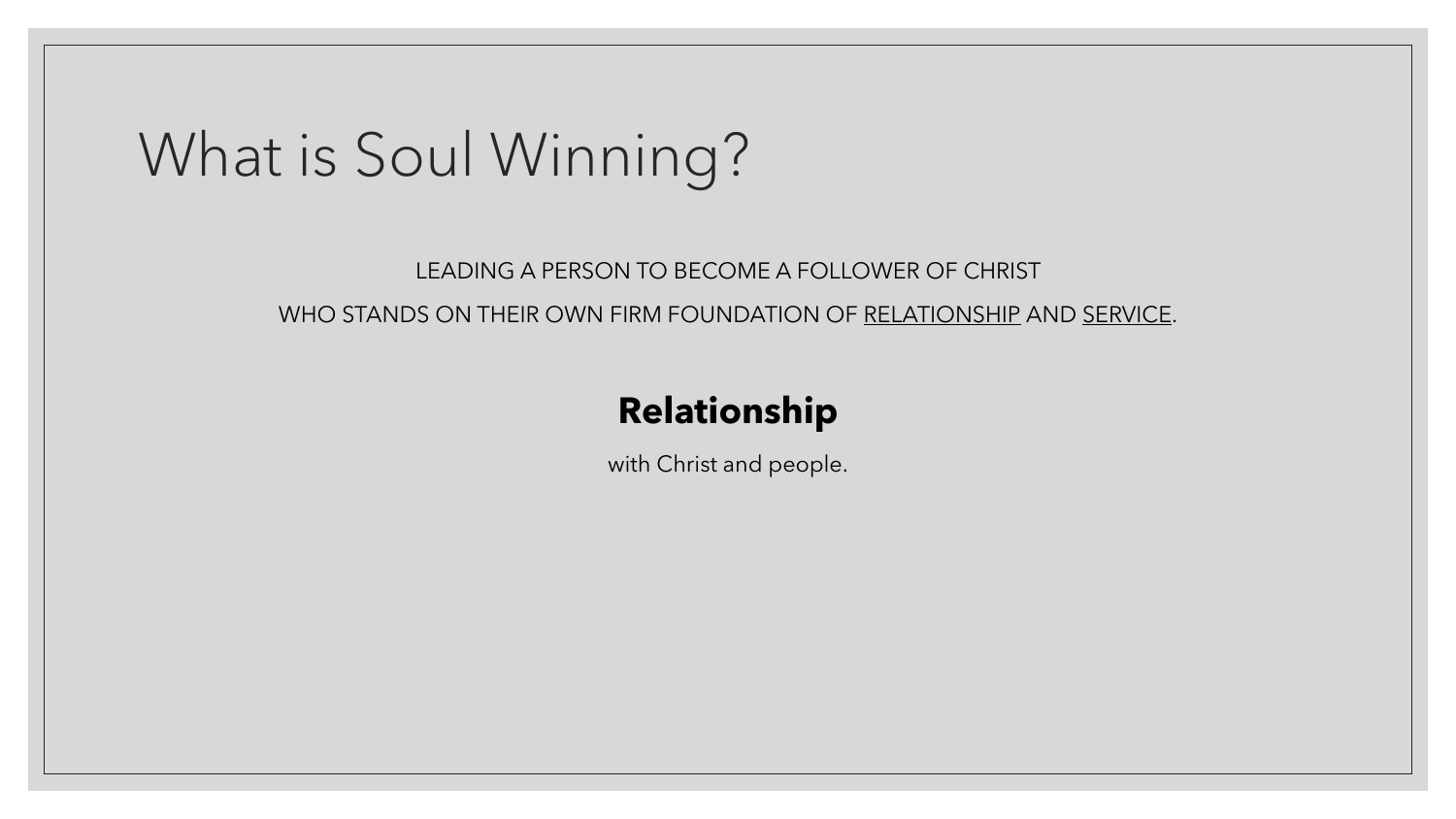#### LEADING A PERSON TO BECOME A FOLLOWER OF CHRIST WHO STANDS ON THEIR OWN FIRM FOUNDATION OF RELATIONSHIP AND SERVICE.

#### **Relationship**

with Christ and people.

#### **Service**

in the mission Christ calls them to (general & specific callings)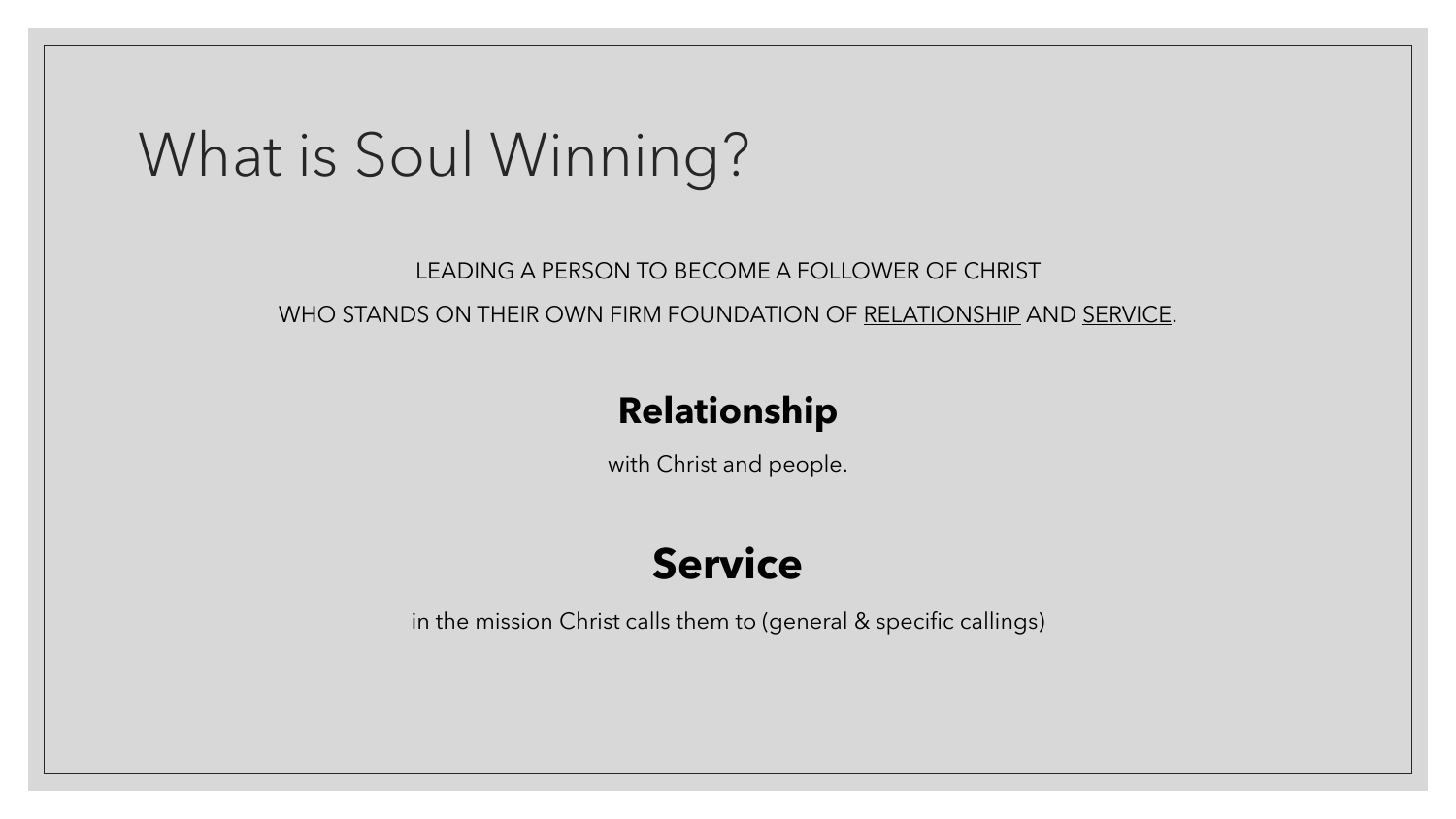By this definition, soul winning is NOT

**QUICK EASY BASED ON A FORMULA**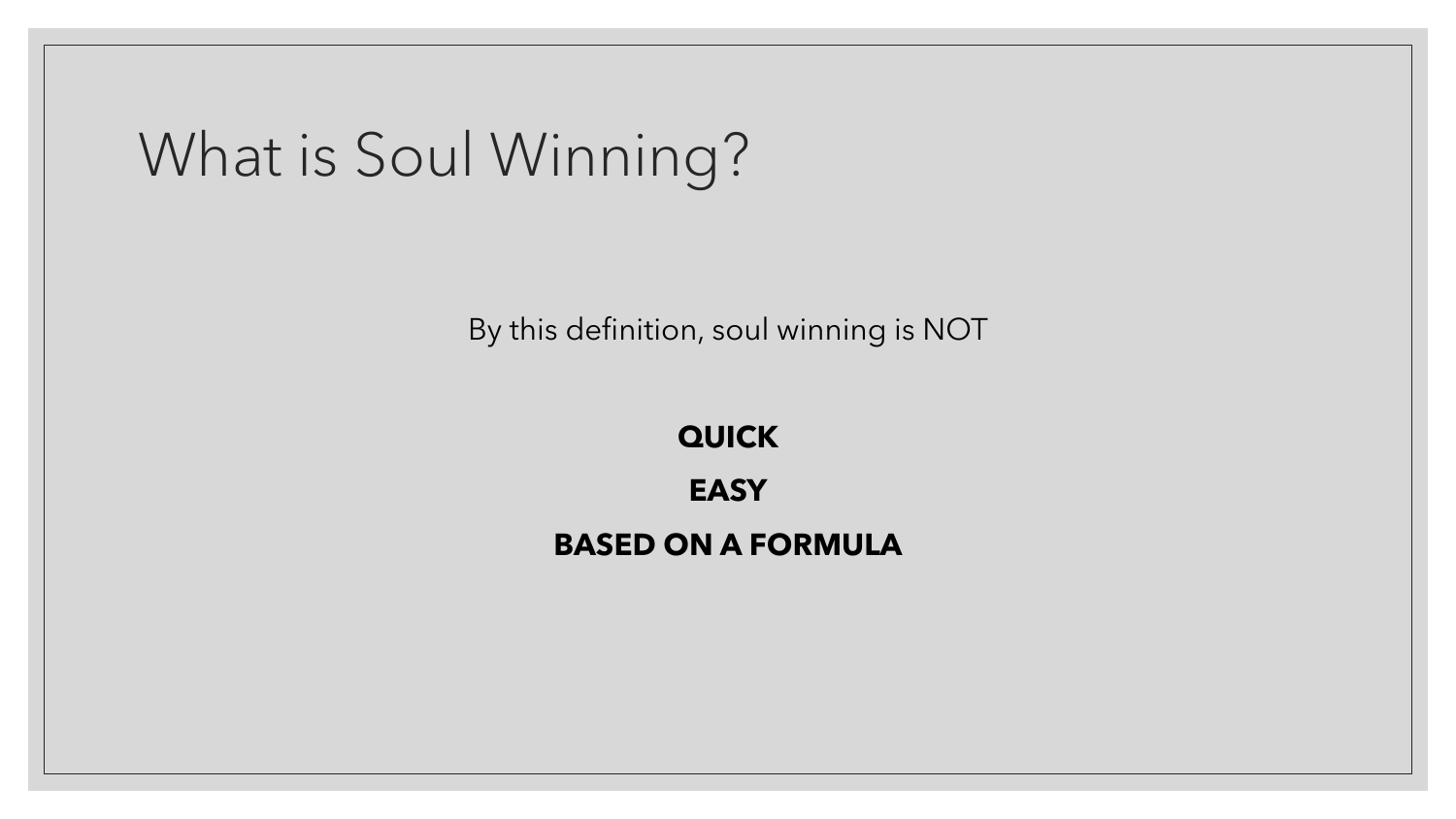soul winning IS

#### **DYNAMIC TIME CONSUMING EMOTIONAL**

Soul winning might not be initiated or completed by one person.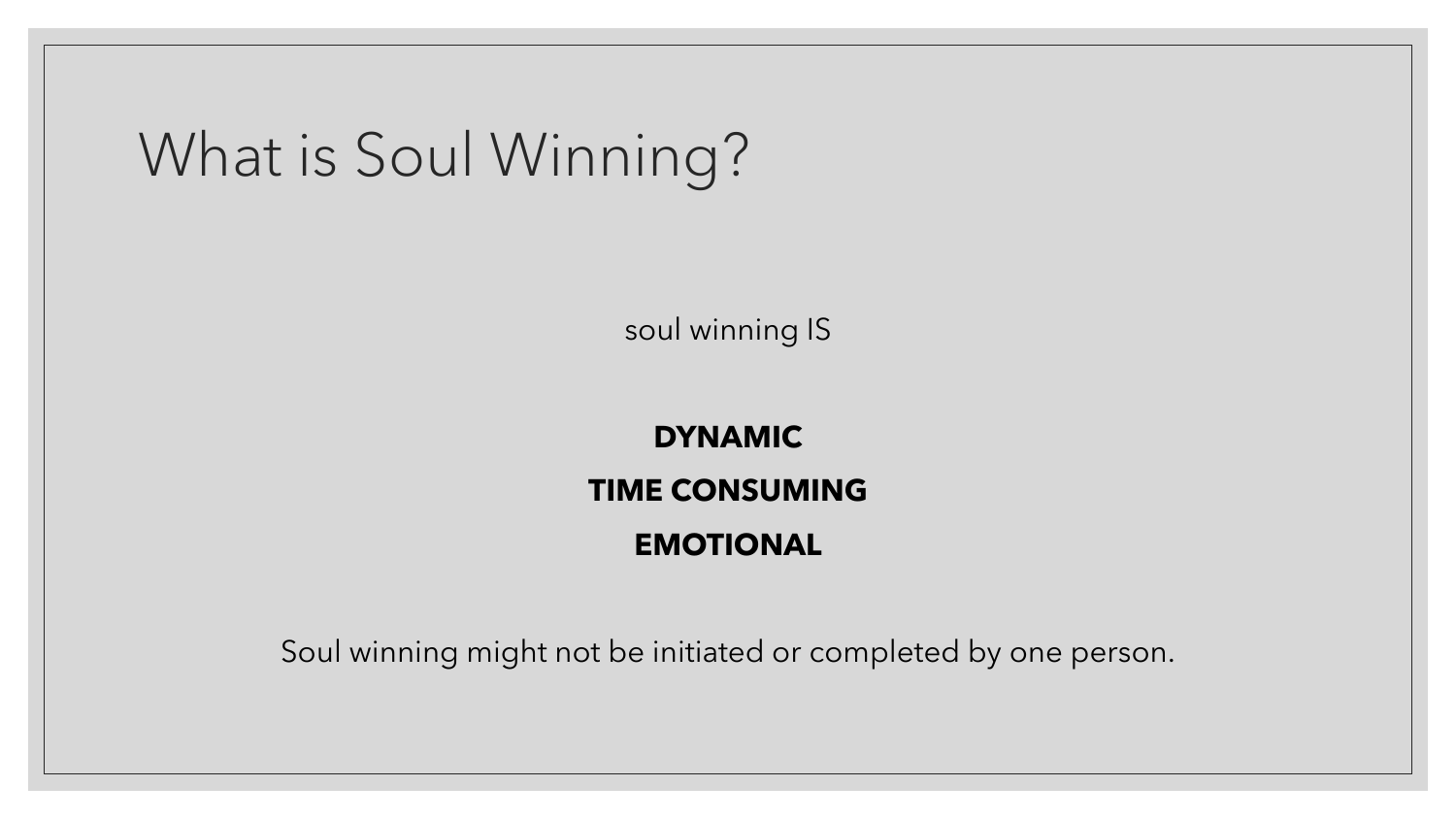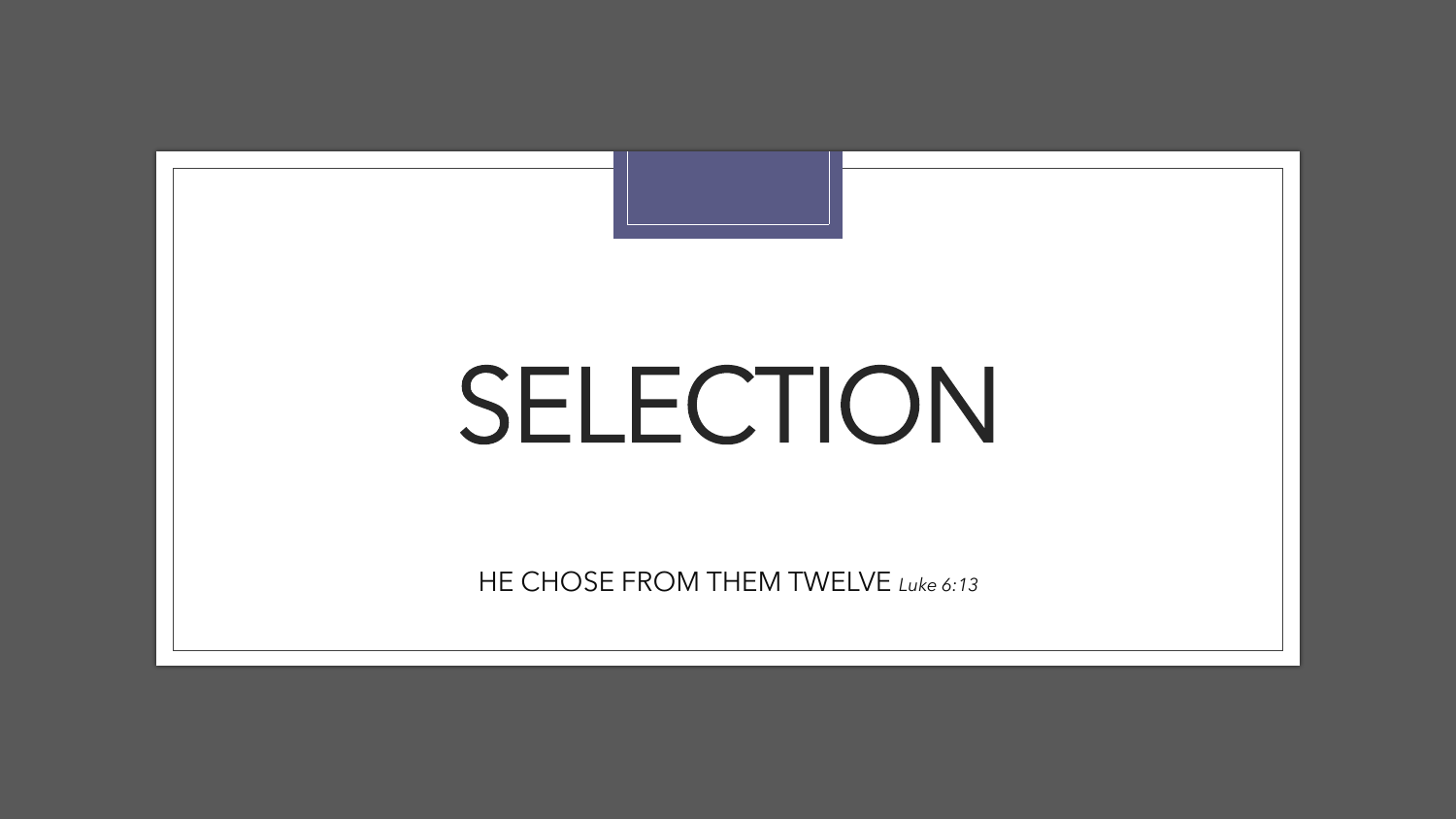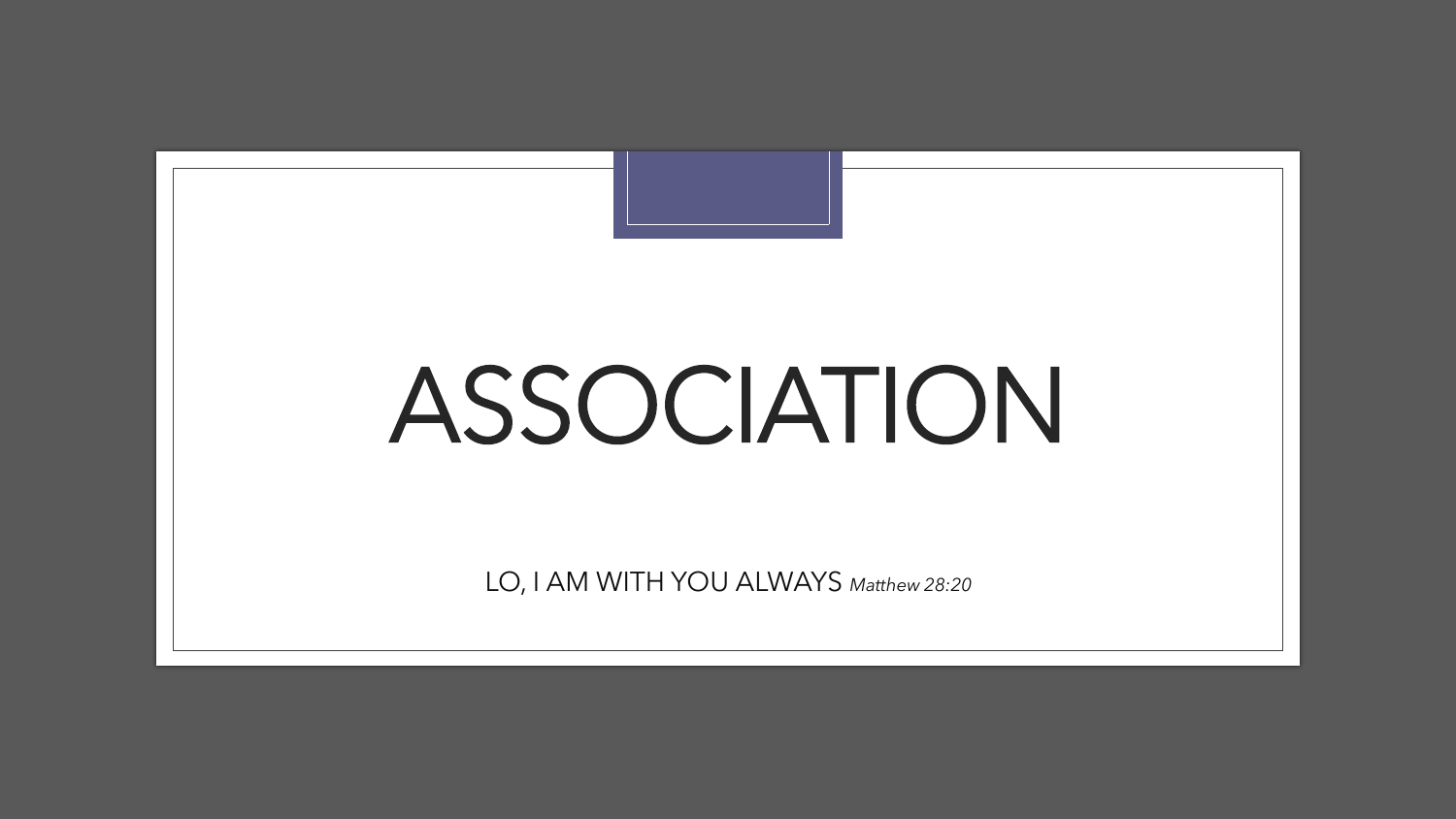### HE STAYED WITH THEM

- Jesus was his own school and curriculum (knowledge was gained by association before it was understood by explanation)
- One living sermon is worth a hundred explanations
- Soul Winning *starts* with the relationships that you develop.
	- Relationships take time (Jesus spent time with his disciples…He had no time of his own)
	- Relationships require selflessness (Jesus served them, taught them, was patient with them)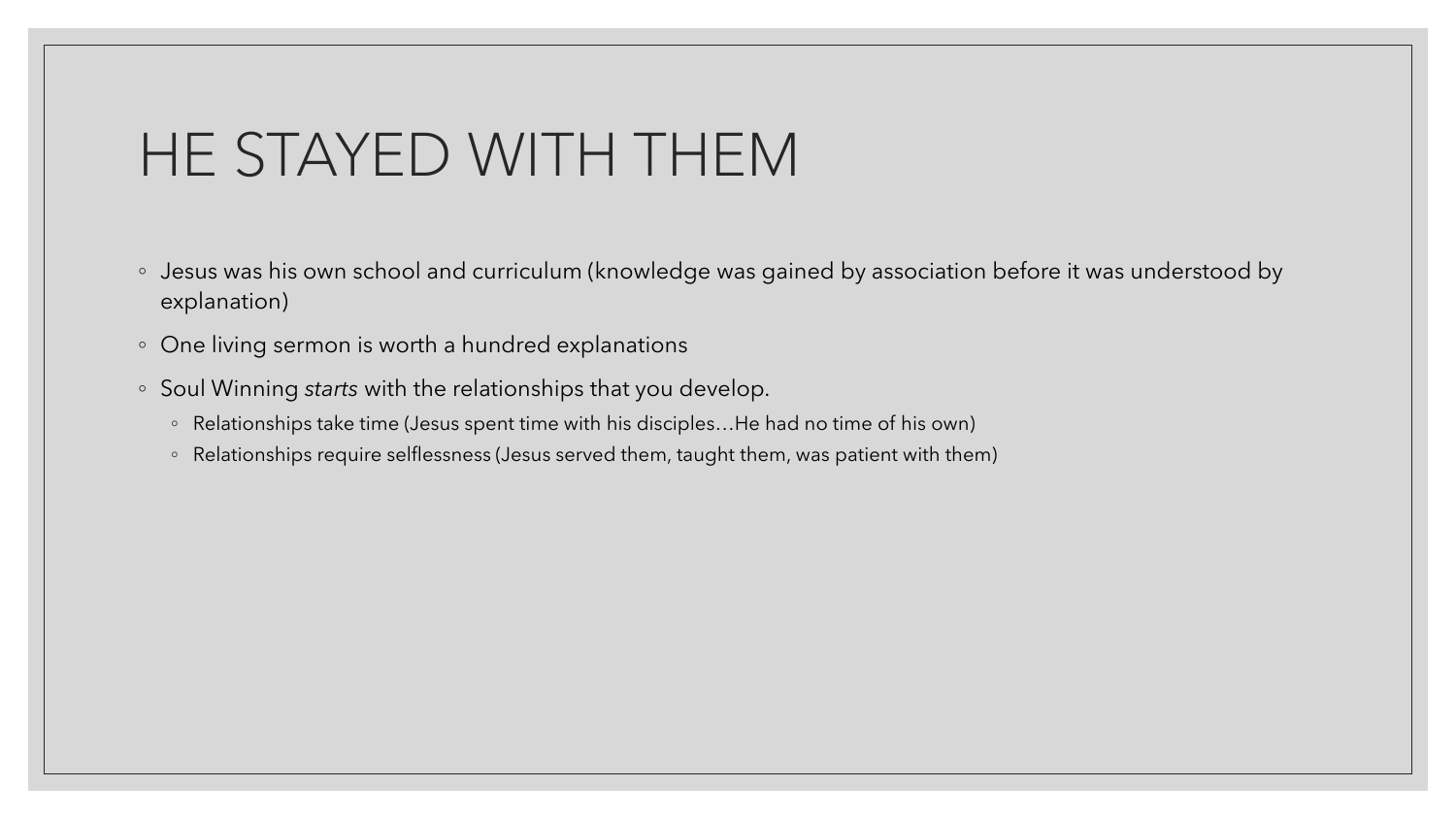# MINISTER TO THE MASSES

- Jesus did not neglect the multitudes
	- We can't neglect ministering to the masses, but we need to keep it in perspective

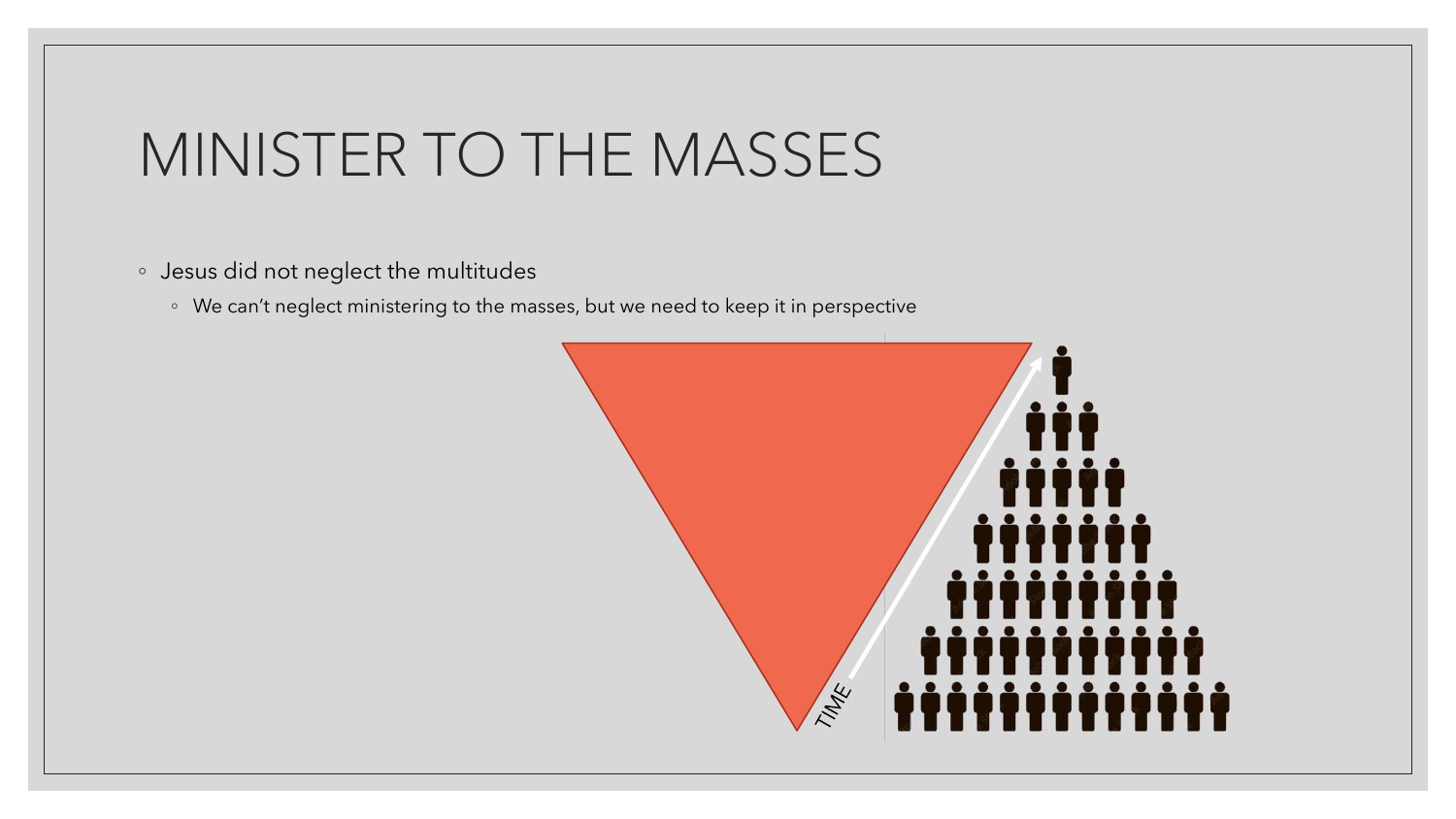#### THE FOLLOW-UP

- The model of "Sunday morning evangelism" by itself is not enough
	- Jesus ministered to the multitudes and they were happy to listen and be healed, but when it came time to changing their life and "doing" what the Word said, they walked away.
- Without follow-up (personal discipleship) their will always be a percentage of unestablished Christians who "fall away" or are inactive as a believer.
- Make yourself available to people…Jesus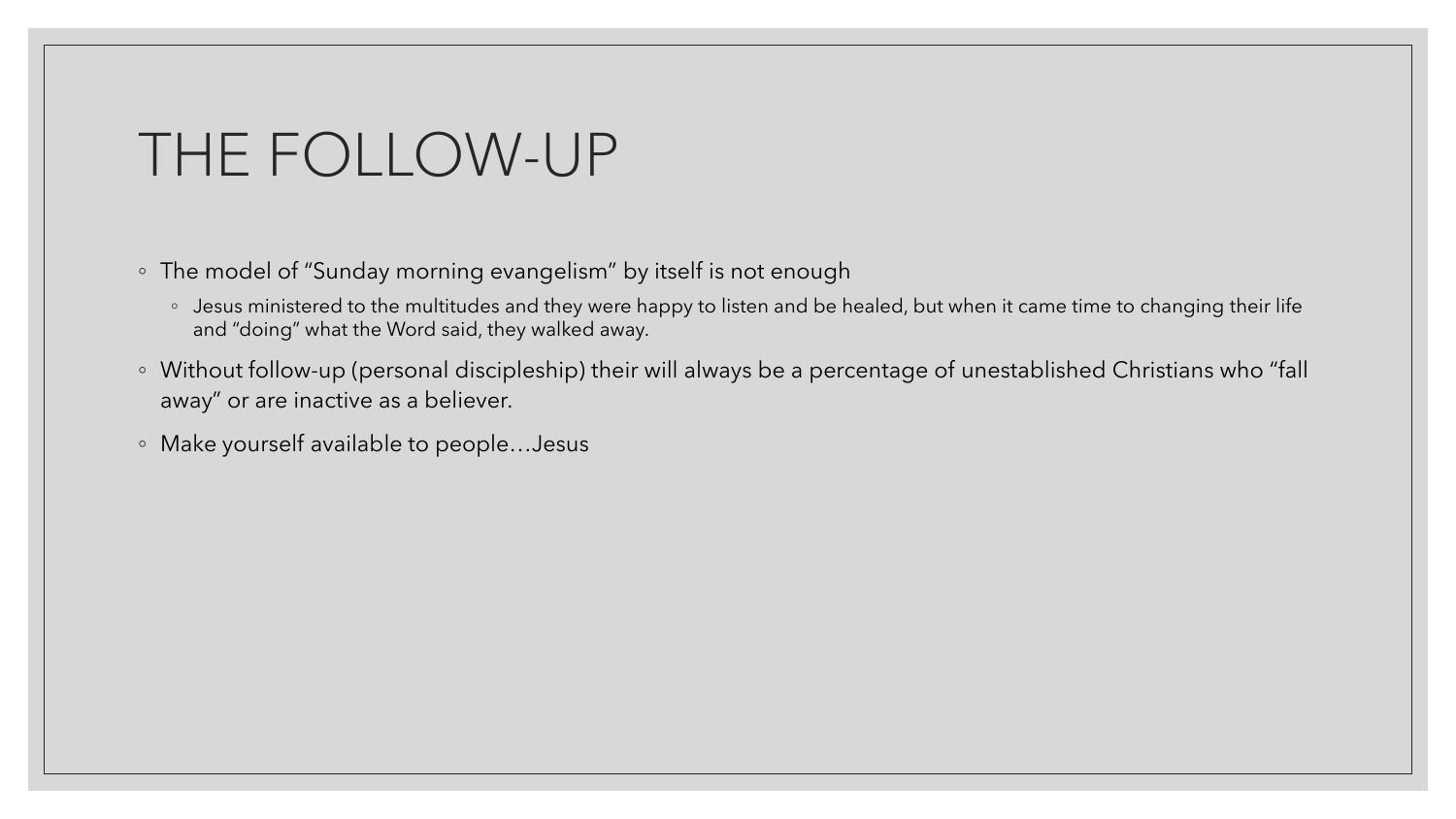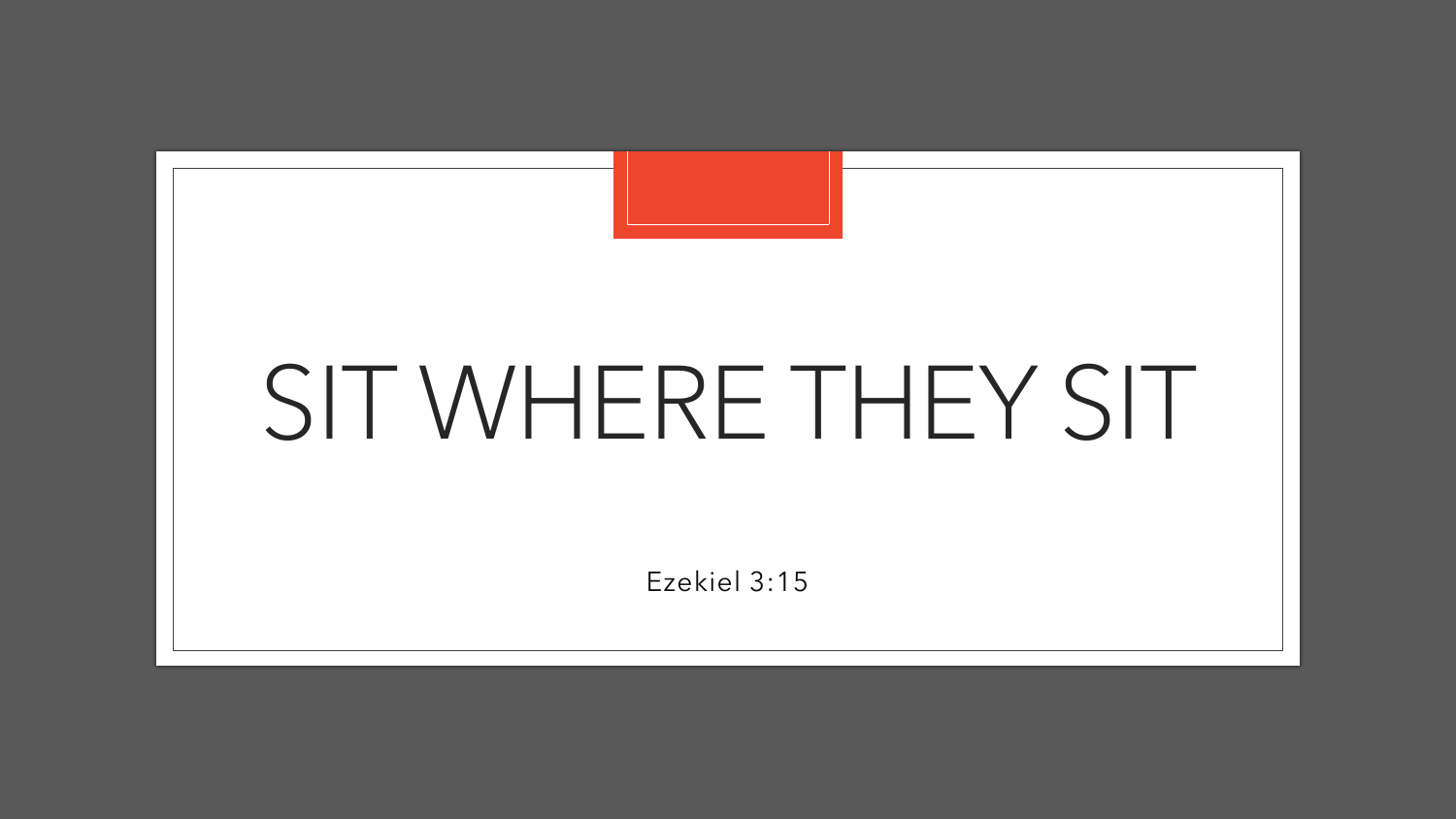### Books that inspired me…



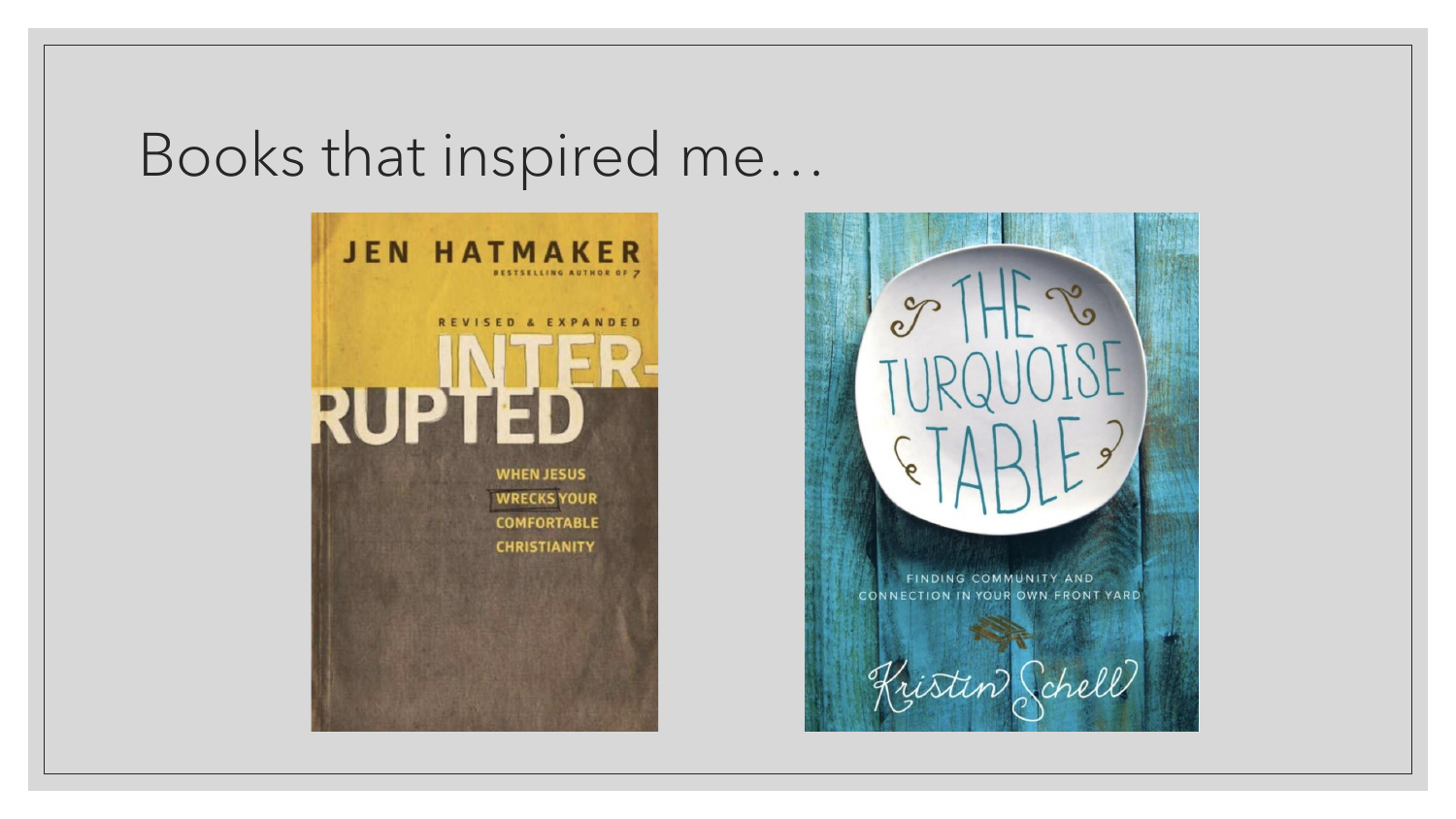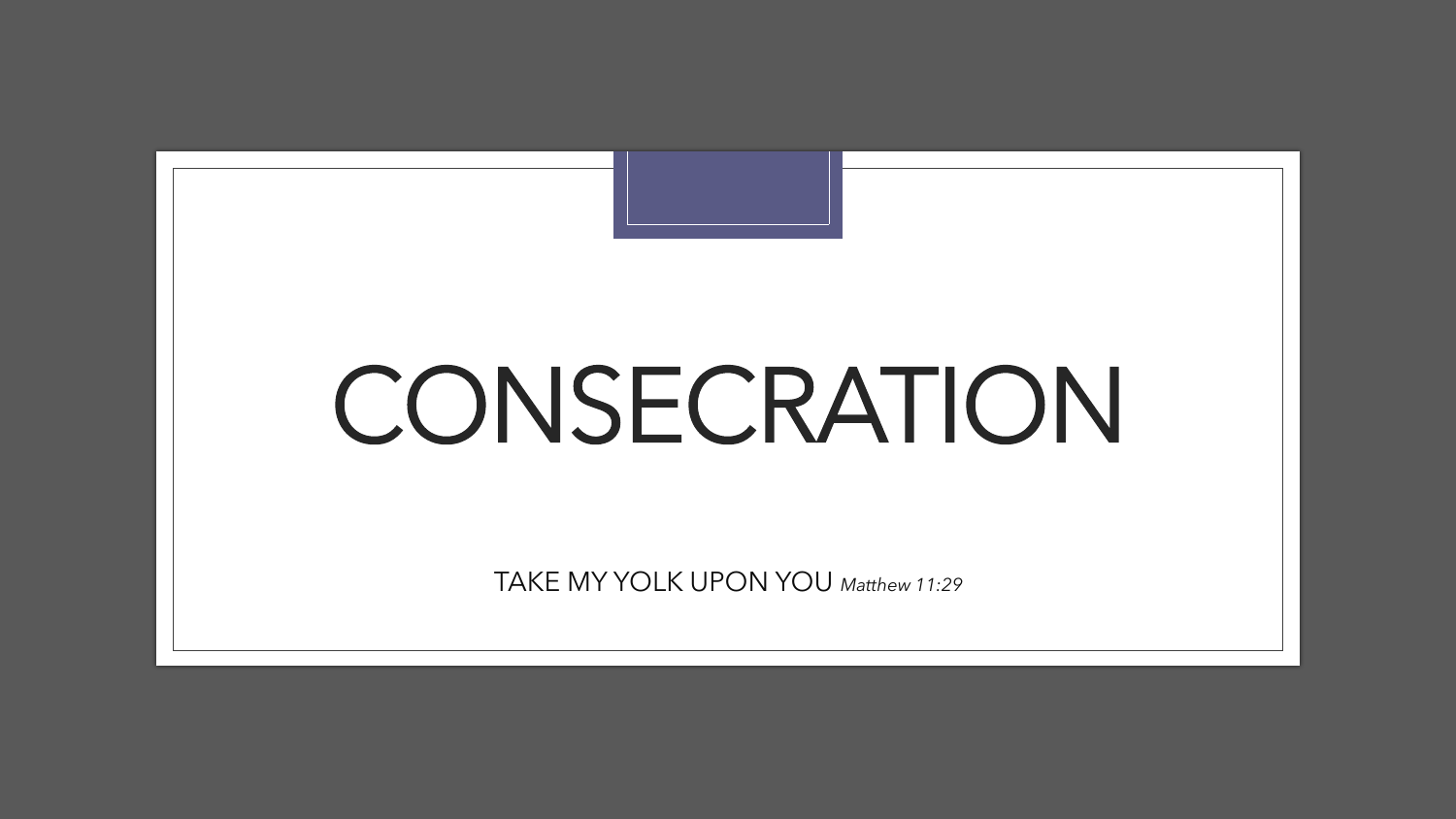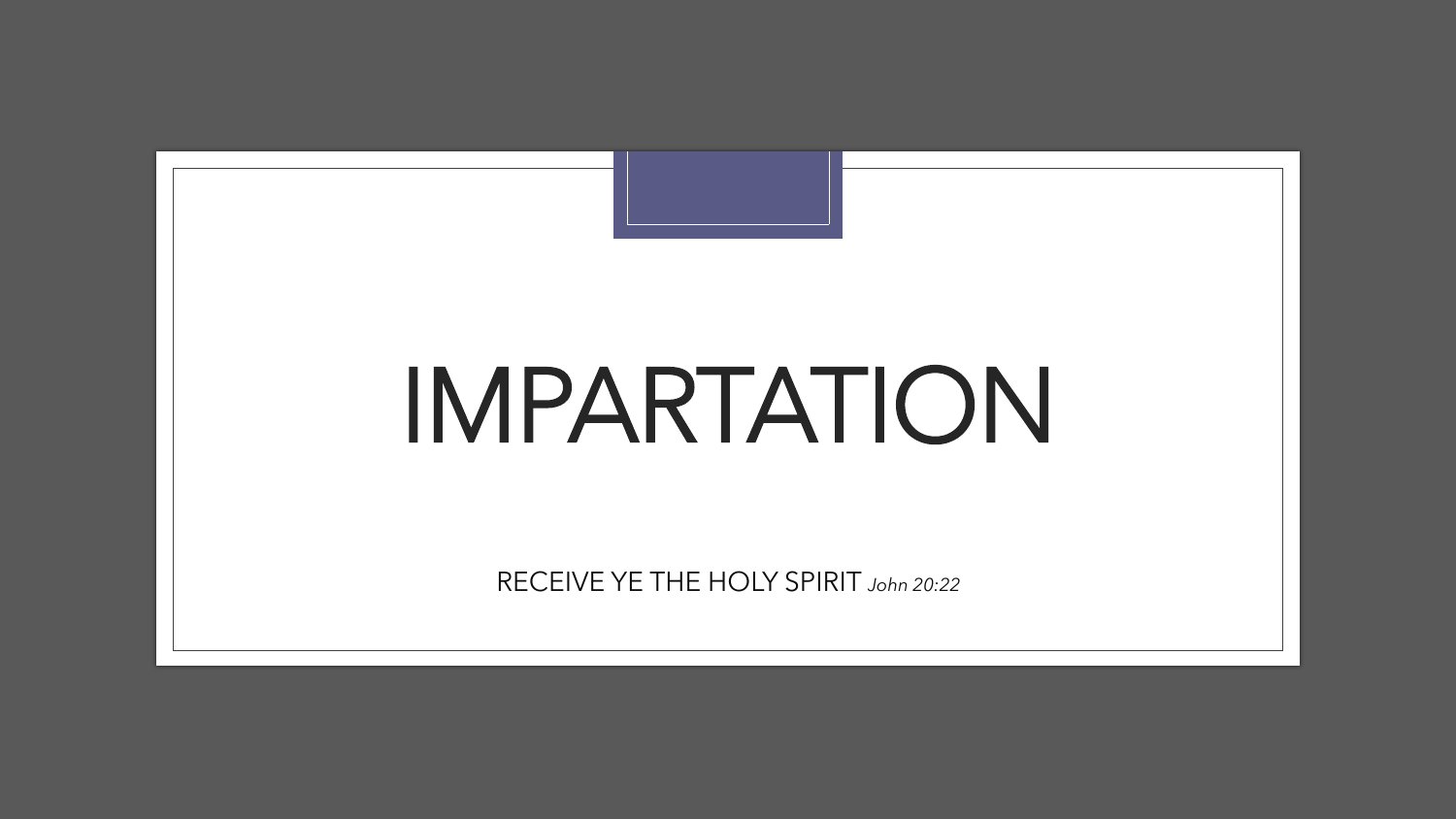### HE GAVE HIMSELF AWAY

- Love always gives itself away
- Everything Jesus did and said was the product of his passionate love for a lost world
	- This is what he taught his disciples, not in theory only but in practice (don't just talk about it)
- Credentials of an evangelist
	- Give freely as they had received (Matthew 10:8)
	- Love one another as he loved them (John 13:34, 35) by this they will know you're my disciples (John 15:9)

Love – Calvary love – was the standard